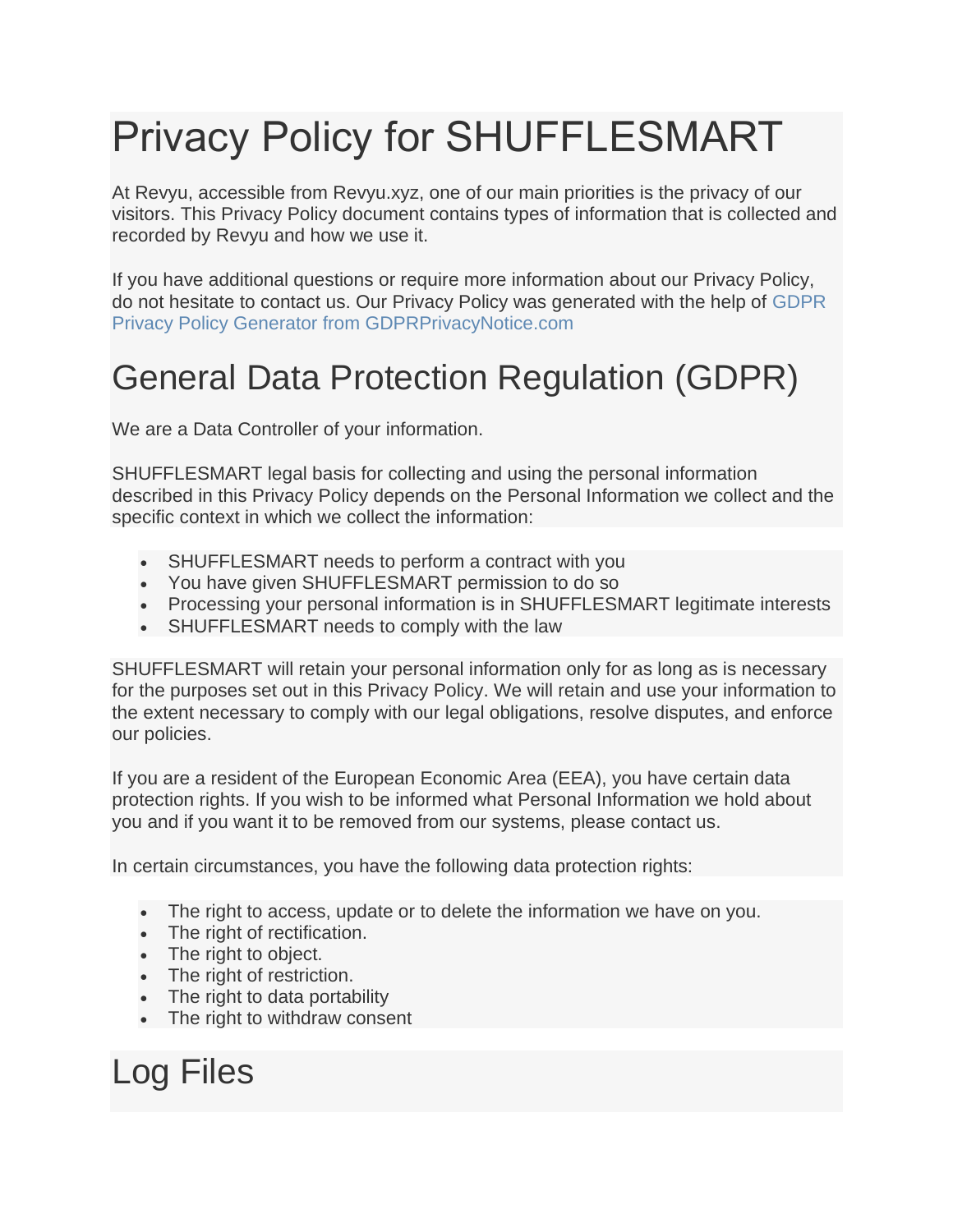Revyu follows a standard procedure of using log files. These files log visitors when they visit websites. All hosting companies do this and a part of hosting services' analytics. The information collected by log files include internet protocol (IP) addresses, browser type, Internet Service Provider (ISP), date and time stamp, referring/exit pages, and possibly the number of clicks. These are not linked to any information that is personally identifiable. The purpose of the information is for analyzing trends, administering the site, tracking users' movement on the website, and gathering demographic information.

### Cookies and Web Beacons

Like any other website, Revyu uses 'cookies'. These cookies are used to store information including visitors' preferences, and the pages on the website that the visitor accessed or visited. The information is used to optimize the users' experience by customizing our web page content based on visitors' browser type and/or other information.

For more general information on cookies, please read "Cookies" article from the Privacy Policy Generator.

# Privacy Policies

You may consult this list to find the Privacy Policy for each of the advertising partners of Revyu.

Third-party ad servers or ad networks uses technologies like cookies, JavaScript, or Web Beacons that are used in their respective advertisements and links that appear on Revyu, which are sent directly to users' browser. They automatically receive your IP address when this occurs. These technologies are used to measure the effectiveness of their advertising campaigns and/or to personalize the advertising content that you see on websites that you visit.

Note that Revyu has no access to or control over these cookies that are used by thirdparty advertisers.

# Third Party Privacy Policies

Revyu's Privacy Policy does not apply to other advertisers or websites. Thus, we are advising you to consult the respective Privacy Policies of these third-party ad servers for more detailed information. It may include their practices and instructions about how to opt-out of certain options.